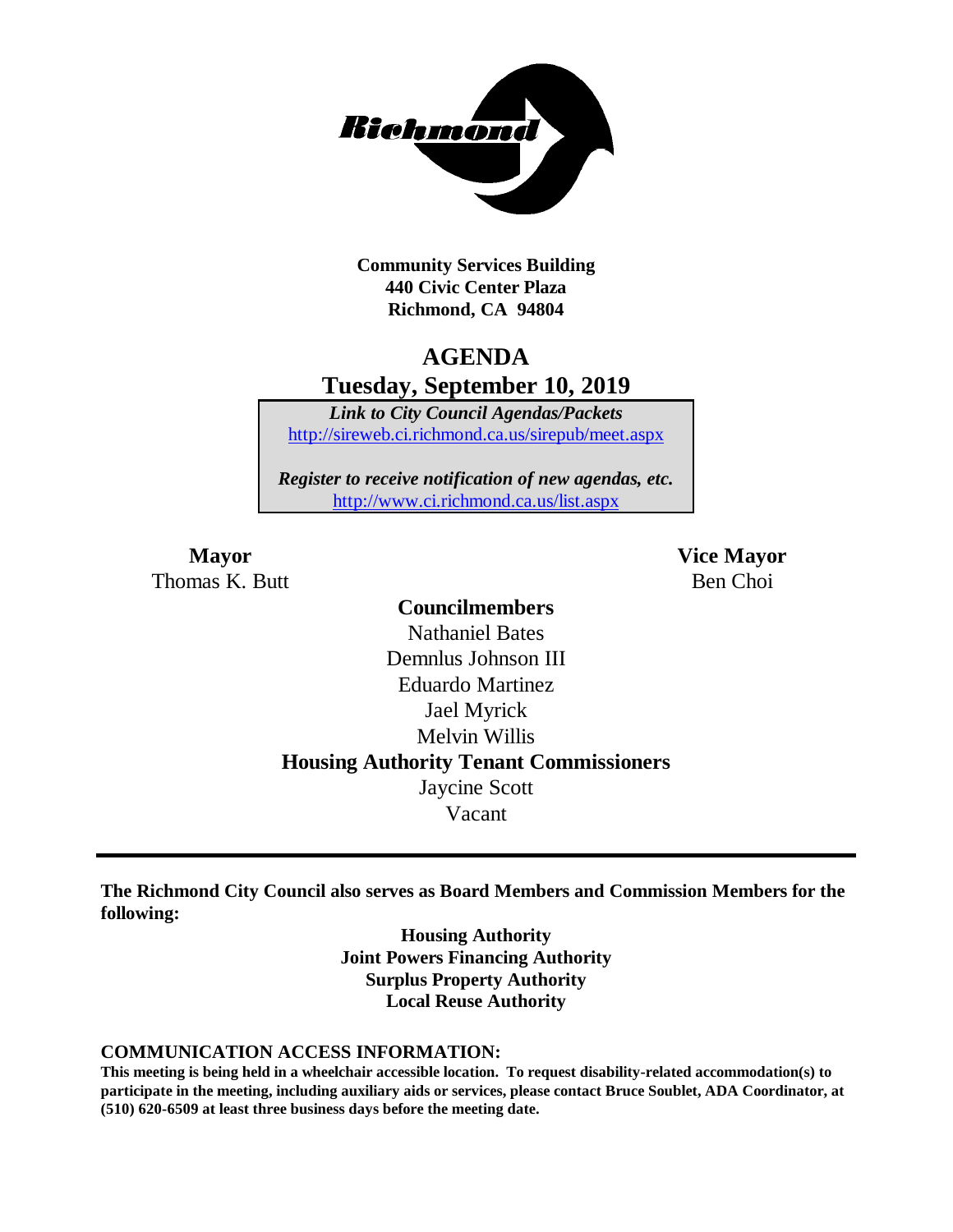# **MEETING PROCEDURES**

The City of Richmond encourages community participation at its City Council meetings and has established procedures that are intended to accommodate public input in a timely and time-sensitive way. As a courtesy to all members of the public who wish to participate in City Council meetings, please observe the following procedures:

**PUBLIC COMMENT ON AGENDA ITEMS:** Anyone who desires to address the City Council on items appearing on the agenda must complete and file a pink speaker's card with the City Clerk **prior** to the City Council's consideration of the item. Once the City Clerk has announced the item, no person shall be permitted to speak on the item other than those persons who have submitted their names to the City Clerk. Your name will be called when the item is announced for discussion. **Each speaker will be allowed up to TWO (2) MINUTES to address the City Council on NON-PUBLIC HEARING items listed on the agenda. Speakers are allowed up to THREE (3) minutes on PUBLIC HEARING items.**

**OPEN FORUM FOR PUBLIC COMMENT:** Individuals who would like to address the City Council on matters not listed on the agenda or on items remaining on the consent calendar may do so under Open Forum. All speakers must complete and file a pink speaker's card with the City Clerk **prior** to the commencement of Open Forum. The amount of time allotted to individual speakers shall be determined based on the number of persons requesting to speak during this item. **The time allocation for each speaker will be as follows:** 15 or fewer speakers, a maximum of 2 minutes; 16 to 24 speakers, a maximum of 1 and one-half minutes; and 25 or more speakers, a maximum of 1 minute.

#### **SPEAKERS ARE REQUESTED TO OCCUPY THE RESERVED SEATS IN THE FRONT ROW BEHIND THE SPEAKER'S PODIUM AS THEIR NAME IS ANNOUNCED BY THE CITY CLERK.**

**CONSENT CALENDAR:** Consent Calendar items are considered routine and will be enacted, approved or adopted by one motion unless a request for removal for discussion or explanation is received from the audience or the City Council. A member of the audience requesting to remove an item from the consent calendar that is sponsored by City staff must first complete a speaker's card and discuss the item with a City staff person who has knowledge of the subject material **prior** to filing the card with the City Clerk and **prior** to the City Council's consideration of Agenda Review. Councilmembers who request to remove an item from the consent calendar must do so during Agenda Review. An item removed from the Consent Calendar may be placed anywhere on the agenda following the City Council's agenda review.

**CONDUCT AT MEETINGS:** Richmond City Council meetings are limited public forums during which the City strives to provide an open, safe atmosphere and promote robust public debate. Members of the public, however, must comply with state law, as well as the City's laws and procedures and may not actually disrupt the orderly conduct of these meetings. The public, for example, may not shout or use amplifying devices, must submit comment cards and speak during their allotted time, may not create a physical disturbance, may not speak on matters unrelated to issues within the jurisdiction of the City Council or the agenda item at hand, and may not cause immediate threats to public safety.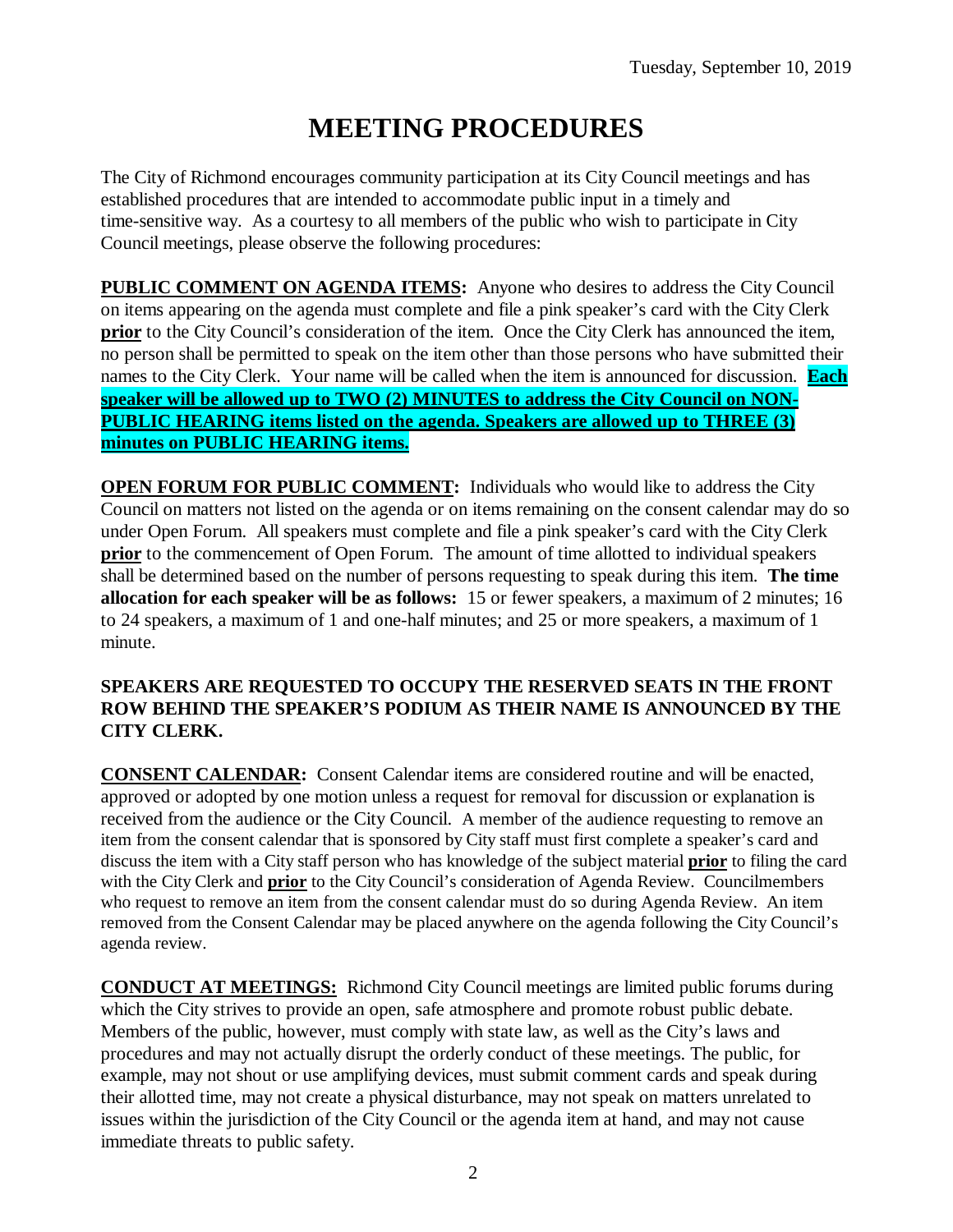**CITY HARASSMENT POLICY:** The City invites public comment and critique about its operations, including comment about the performance of its public officials and employees, at the public meetings of the City Council and boards and commissions. However, discriminatory or harassing comments about or in the presence of City employees, even comments by third parties, may create a hostile work environment, if severe or pervasive. The City prohibits harassment against an applicant, employee, or contractor on the basis of race, religious creed, color, national origin, ancestry, physical disability, medical condition, mental disability, marital status, sex (including pregnancy, childbirth, and related medical conditions), sexual orientation, gender identity, age or veteran status, or any other characteristic protected by federal, state or local law. In order to acknowledge the public's right to comment on City operations at public meetings, which could include comments that violate the City's harassment policy if such comments do not cause an actual disruption under the Council Rules and Procedures, while taking reasonable steps to protect City employees from discrimination and harassment, City Boards and Commissions shall adhere to the following procedures. If any person makes a harassing remark at a public meeting that violates the above City policy prohibiting harassment, the presiding officer of the meeting may, at the conclusion of the speaker's remarks and allotted time: (a) remind the public that the City's Policy Regarding Harassment of its Employees is contained in the written posted agenda; and (b) state that comments in violation of City policy are not condoned by the City and will play no role in City decisions. If any person makes a harassing remark at a public meeting that violates the above City policy, any City employee in the room who is offended by remarks violating the City's policy is excused from attendance at the meeting. No City employee is compelled to remain in attendance where it appears likely that speakers will make further harassing comments. If an employee leaves a City meeting for this reason, the presiding officer may send a designee to notify any offended employee who has left the meeting when those comments are likely concluded so that the employee may return to the meeting. The presiding officer may remind an employee or any council or board or commission member that he or she may leave the meeting if a remark violating the City's harassment policy is made. These procedures supplement the Council Rules and Procedures relating to disruption of orderly conduct at Council meetings.

Any law enforcement officer on duty or whose service is commanded by the presiding officer shall be Sergeant-at-Arms of the Council meetings. He/she, or they, shall carry out all orders and instructions given by the presiding officer for the purpose of maintaining order and decorum at the Council meetings (City Council Rules of Procedure and Order Section III F, RMC Section 2.12.030).

**\*\*\*\*\*\*\*\*\*\*\*\*\*\*\*\*\*\*\*\*\*\*\*\*\*\*\*\*\*\*\*\*\*\*\*\*\*\*\*\*\*\*\*\*\*\*\*\*\*\*\*\*\*\*\*\*\*\***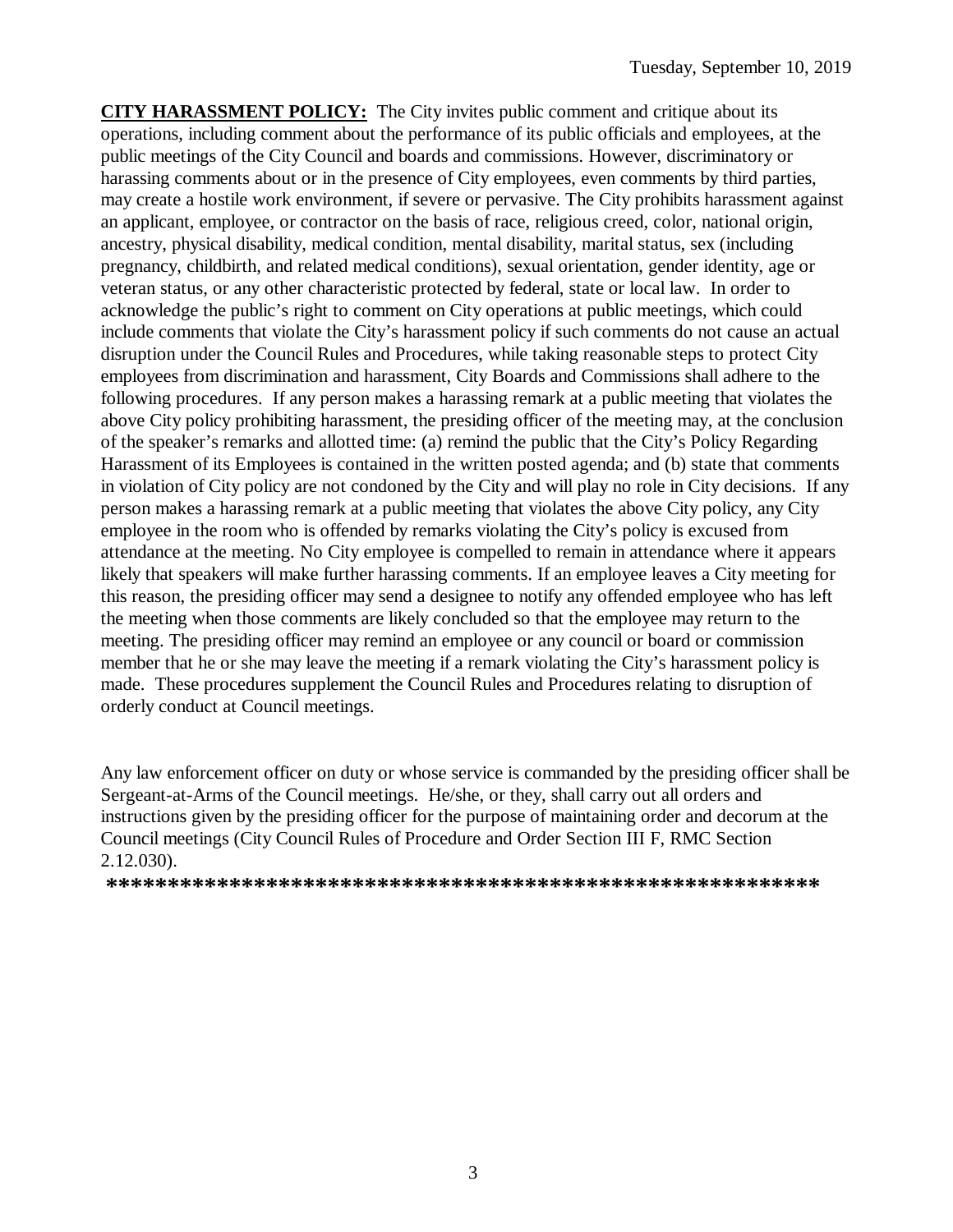## **OPEN SESSION TO HEAR PUBLIC COMMENT BEFORE CLOSED SESSION**

6:00 p.m.

### **A. ROLL CALL**

### **B. PUBLIC COMMENT BEFORE CLOSED SESSION**

### **C. ADJOURN TO CLOSED SESSION**

### **CLOSED SESSION**

Shimada Room of the Community Services Building

### **A. CITY COUNCIL**

### **A-1.** LIABILITY CLAIMS -(Government Code Section 54956.9):

Edward Soto vs. City of Richmond

Victor Harris vs. City of Richmond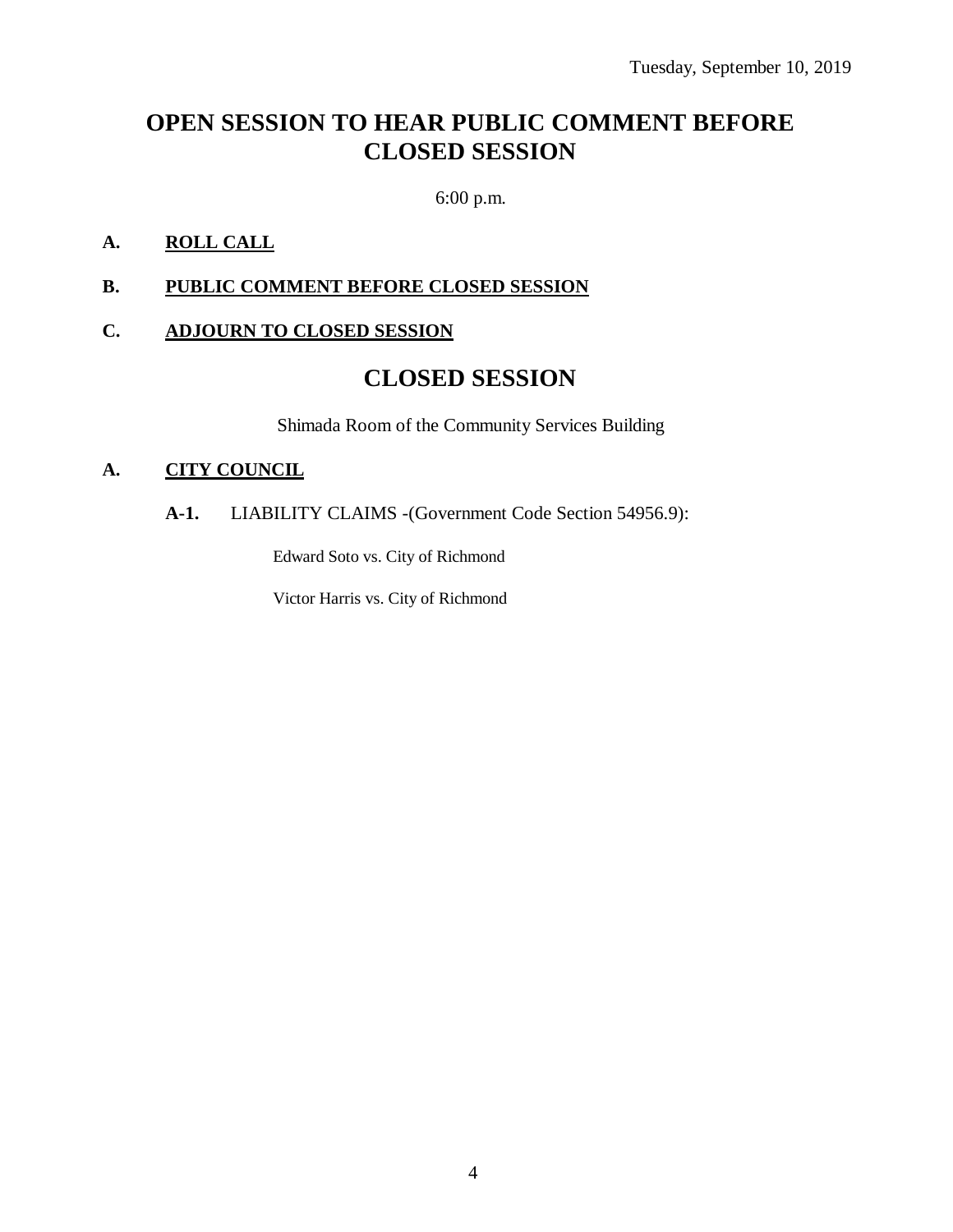### **REGULAR MEETING OF THE SUCCESSOR AGENCY TO THE RICHMOND COMMUNITY REDEVELOPMENT AGENCY/RICHMOND CITY COUNCIL**

6:30 p.m.

- **A. PLEDGE TO THE FLAG**
- **B. ROLL CALL**
- **C. STATEMENT OF CONFLICT OF INTEREST**
- **D. AGENDA REVIEW**
- **E. REPORT FROM THE CITY ATTORNEY OF FINAL DECISIONS MADE DURING CLOSED SESSION**
- **F. REPORT FROM THE CITY MANAGER**
- **G. OPEN FORUM FOR PUBLIC COMMENT**

### **H. SUCCESSOR AGENCY TO THE RICHMOND COMMUNITY REDEVELOPMENT AGENCY CONSENT CALENDAR**

**H-1.** ADOPT a resolution approving the Successor Agency to the Richmond Community Redevelopment Agency's amendment to the Recognized Obligation Payment Schedule to address increased costs for remediation and demolition work at 1500 Dornan Drive - Successor Agency to the Richmond Community Redevelopment Agency (Lina Velasco 620-6706).

### **I. CITY COUNCIL CONSENT CALENDAR**

- **I-1.** APPROVE the purchase of two Cushman Hauler Pro 72V Electric utility vehicles from Bay Area Golf & Industrial Vehicles in an aggregate amount to exceed \$24,000 - Department of Infrastructure Maintenance and Operations (Tim Higares 620-6508).
- **I-2.** APPROVE the purchase of up to eight (8) 2020 Ford Hybrid Utility Police Interceptors with administrative specifications and up to twenty (20) 2020 Ford Hybrid Utility Police Interceptors with patrol specifications from The Ford Store San Leandro in an aggregate amount not to exceed \$1,135,000 - Department of Infrastructure Maintenance and Operations (Tim Higares 620-6508).
- **I-3.** APPROVE the amended Bylaws for the North Richmond Waste and Recovery Mitigation Fee Joint Expenditure Planning Committee - City Manager's Office (Steven Falk/Lori Reese-Brown 620-6512).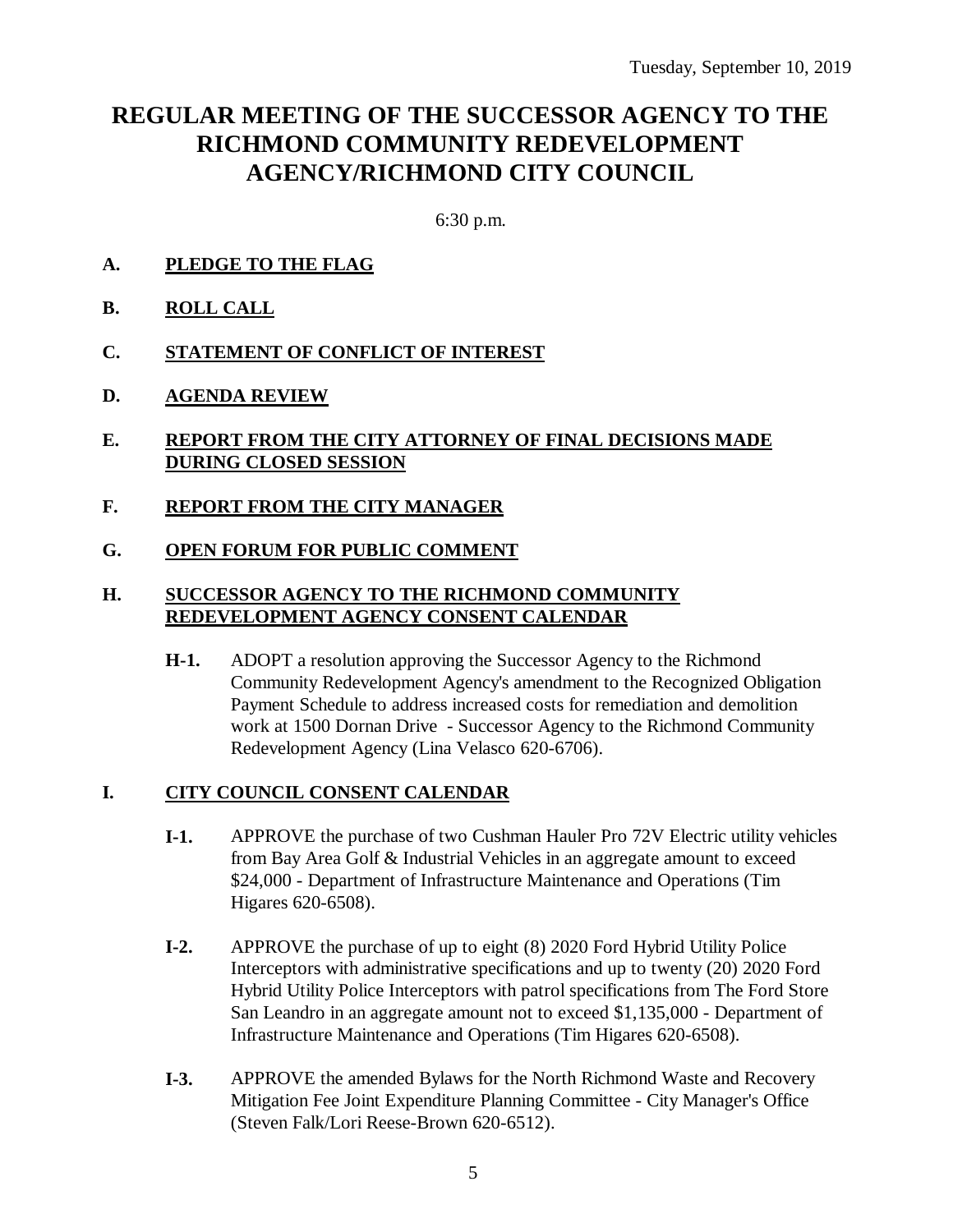- **I-4.** APPROVE an amendment to the contract with The Glen Price Group to develop proposal content, drafts, and attachments necessary to submit final copies of grant applications to various agencies and organizations by the agreed upon target dates. The amended contract term will be March 1, 2014, through December 31, 2021. The contract amount will be increased by \$75,000 for a total contract amount not to exceed \$255,000 - Employment and Training Department (Sal Vaca 307-8023).
- **I-5.** APPROVE an amendment to the Bay Area Resource Center contract to present construction project management training in support of the RichmondWORKS Veteran's Employment-Related Assistance grant program. The contract term will be extended through June 30, 2021. The contract amount will be increased by \$20,000 for a total contract amount not to exceed \$269,000 - Employment and Training Department (Sal Vaca 307-8023).
- **I-6.** ADOPT an ordinance (second reading) rezoning the Cascade Residential Development site from CR, Commercial Regional to PA, Planned Area District - Planning and Building Services Department (Lina Velasco 620-6706).
- **I-7.** APPROVE Contract Amendment No. 4 with TRB + Associates to increase its contract by \$500,000, for a total contract amount not to exceed \$3,000,000 through December 31, 2020, to continue assisting with plan review and inspection services associated with construction activities at the Chevron Richmond Refinery; on-call services to be paid by applicant fees - Planning and Building Services Department (Lina Velasco 620-6706).
- **I-8.** ADOPT an ordinance (second reading) amending Richmond Municipal Code Chapter 7.106 - Tobacco Retailer License - to prohibit the sale of electronic cigarettes which require, but have not been issued, a premarket review order from the U.S. Food and Drug Administration - Office of the Mayor (Mayor Tom Butt 620-6503).
- **I-9.** PROCLAMATION declaring September 14-22, 2019, as National Drive Electric Week in the City of Richmond - Mayor Tom Butt (620-6503) and Vice Mayor Ben Choi (620-6565).
- **I-10.** PROCLAMATION declaring September 2019 as Childhood Cancer Awareness Month in the City of Richmond - Office of the Mayor (Mayor Tom Butt 620- 6503).
- **I-11.** APPROVE an appointment to the Economic Development Commission: APPOINT Ana Delgado, re- appointment, seat #13, term expiration date March 30, 2022 - Office of the Mayor (Mayor Tom Butt 620-6503).
- **I-12.** APPROVE an appointment to the Planning Commission: APPOINT Willie Lee Hicks Jr., new appointment, seat #6, filing an unexpired term with an expiration date June 30, 2020 - Office of the Mayor (Mayor Tom Butt 620-6503).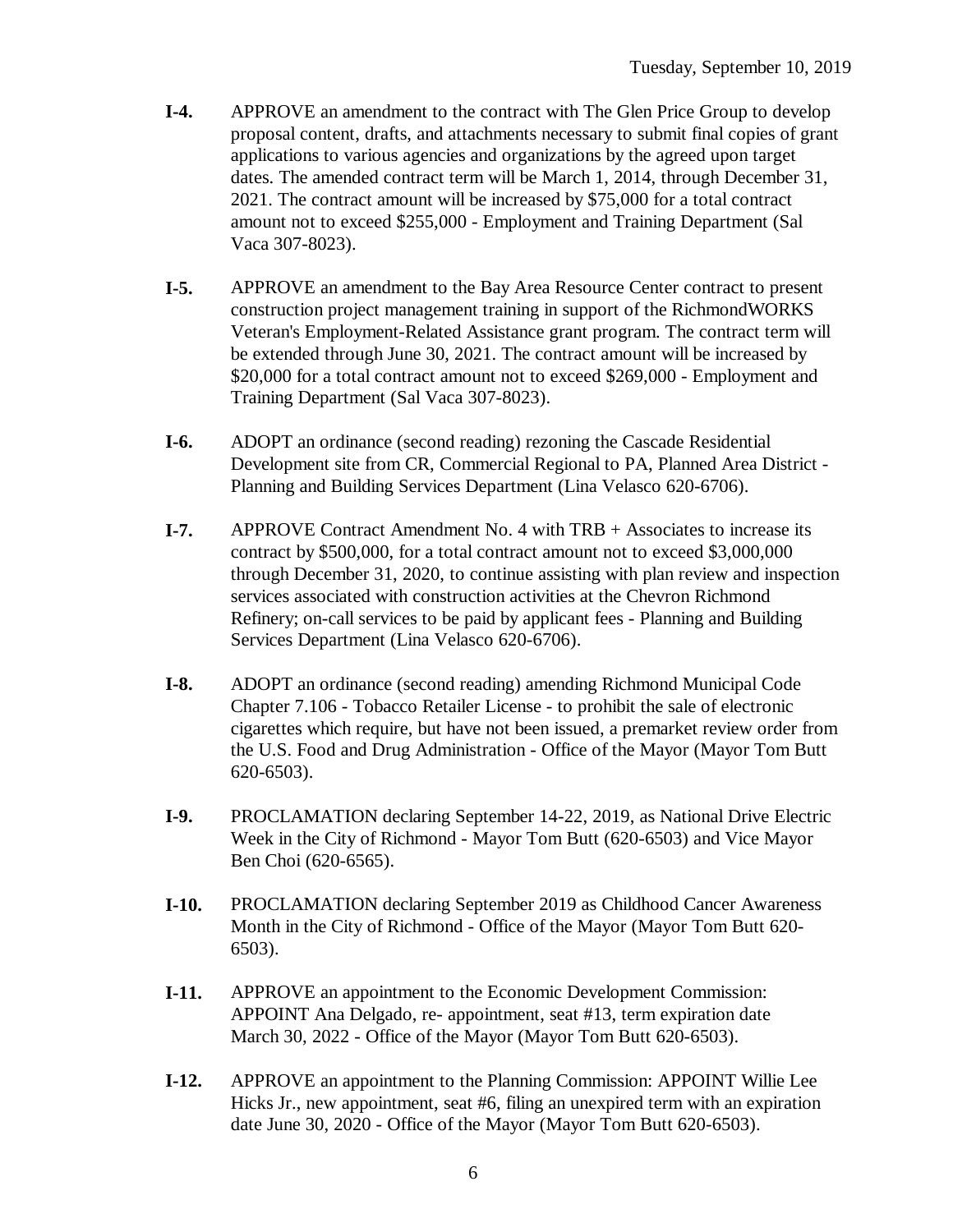- **I-13.** APPROVE an appointment to the Commission on Aging: APPOINT Myrtle Braxton, re-appointment, seat #4, term expiration date May 19, 2023 - Office of the Mayor (Mayor Tom Butt 620-6503).
- **I-14.** ADOPT a resolution authorizing the city manager to execute reoccurring contracts for Fiscal Year 2019-20 with Contra Costa County, Stege Sanitary District, West County Wastewater District, and the State of California Water Resources Control Board at an aggregate annual amount of \$879,161. The execution of these contracts shall not exceed the limits as set forth for the following: Contra Costa County North Richmond Storm Drain Pump Station - \$75,000; Contra Costa County Clean Water Program - \$356,356; California Water Resources Control Board - WWTP National Pollutant Discharge Elimination System (NPDES) - \$125,000; California Water Resources Control Board - City of Richmond Stormwater NPDES permit - \$37,000; California Water Resources Control Board - Sanitary Sewer Overflow Waste Discharge Requirement (SSO - WDR) Permit - \$37,500; West County Agency - \$217,719; Stege Sanitary District Sewer Use Fees Joint Powers Agreement (JPA) - \$30,586 - Water Resource Recovery Department (Yader Bermudez 774-6300).
- **I-15.** ACCEPT and APPROPRIATE developers' fair share contributions from William Lyon Homes, Inc. in the amount of \$200,000 for off-site improvements to comply with Project Approval Conditions at two specific intersections in the Marina Bay area, and from Sims Metal Management in the amount of \$65,000 to construct a bike lane on Hoffman Boulevard between Cutting Boulevard and Harbour Way as part of its commitment to the South Richmond Transportation Connectivity Improvements project - Engineering and Capital Improvement Projects Department (Yader Bermudez 774-6300).
- **I-16.** APPROVE a contract with Stronger Building Services for re-roofing the Senior Center, located at 2525 Macdonald Avenue, in an amount not to exceed \$168,100, and an open-ending term commencing on September 10, 2019 - Engineering and Capital Improvement Projects Department (Yader Bermudez 774-6300).
- **I-17.** AUTHORIZE the city manager to enter into a Funding Agreement with the San Francisco Foundation; ACCEPT and APPROPRIATE a \$16,000 grant, and APPROVE Contract Amendment No. 1 with David Paul Rosen & Associates to increase its contract by \$6,000, for a total contract amount not to exceed \$16,000 through December 31, 2020, to provide the City with technical assistance and writing services to prepare Richmond's Challenge Grant application - Planning and Building Services Department (Lina Velasco 620-6706).
- **I-18.** AUTHORIZE the city manager to enter into a Funding Agreement with Metropolitan Transportation Commission; ACCEPT and APPROPRIATE the \$30,000 to the Fiscal Year 19/20 budget to complete the Nystrom Village Conceptual Master Plan - Planning and Building Services Department - (Lina Velasco 620-6706).